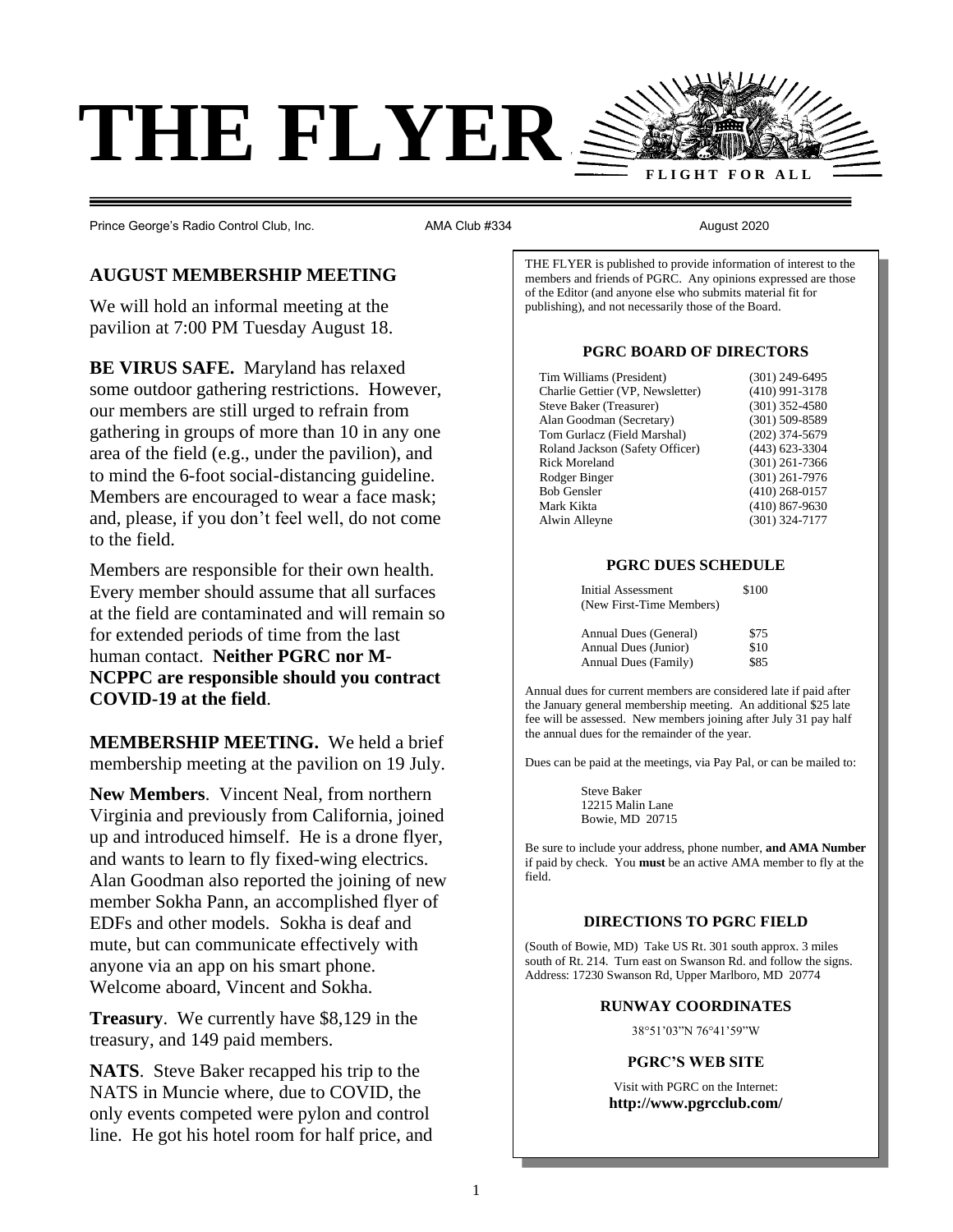brought all his pylon planes home with him - a successful trip. He also brought back 48 gallons of glow fuel for sale to PGRC members.

**Sullivan Store.** Member Chuck Russell works for Sullivan, the noted RC parts and equipment manufacturer, at their facility in east Baltimore. Besides design and manufacturing, the facility also features a walk-up retail counter. Chuck indicated that he can arrange for a discount for PGRC members.

**Raffle and 50-50**. Willie Randall won a glow igniter in the raffle. Jonathan Schumacher missed out on \$73.50 in the 50-50 drawing. He was at the field in the afternoon, but departed before the meeting. Too bad, Jonathan.

**FROM THE BOARD MEETING**. The Board held a short meeting at the pavilion on 4 August. The following is a recap:

**Remaining 2020 Events Cancelled**. The remaining PGRC flying events for 2020: Big Bird / War Bird Fly-In, and Electric Fly-In, have been cancelled due to the continuing Coronavirus situation. As with our previous 2020 cancellations, the level of effort involved with staging these events versus the health risks and likely impacts on attendance led us to the cancellation decision.

**Meetings**. We will continue to hold brief Board and Membership meetings, as normally scheduled, under the pavilion.

**Road Maintenance**. Our hay farmer friend, Mike, has offered to help us spread asphalt millings with his Bobcat, when we can get a few loads delivered. We will alert our members when we schedule the road maintenance activities.

**Tractor.** We have resolved an infuriating ignition problem with the tractor by flushing out several decades worth of debris from the distributor housing and installing new points, plug wires, cap and rotor. Rick also had a broken hitch strut repaired by a local welder.

**Runway Cracks**. We are contacting our runway re-surfacing contractor to fill some widening / deepening cracks in the runway. We'll let everyone know when this repair is scheduled.

**New Seat**. Alan Goodman has replaced the drooping bench seat on the picnic table at the north end of the pavilion with a new 2x10 plank. This has been in need of repair for only ten years or so.



**Terp Team Visit**. A team of engineering students from University of Maryland will be visiting the field periodically as part of their involvement in an aviation research project. Bob Gensler and other PGRC members will be assisting.



**ATTENTION NEW MEMBERS**. If you are receiving the newsletter via the US mail and have an e-mail account, please send me your email address to receive the newsletter via email. You'll get it sooner and in color, and you'll be saving the Club money. Also, if you don't see your AMA number next to your name in the Current Members list posted in most issues of the newsletter, we do not have it in our database. Please e-mail it to me at [cagettier@gmail.com.](mailto:cagettier@gmail.com) Thanks.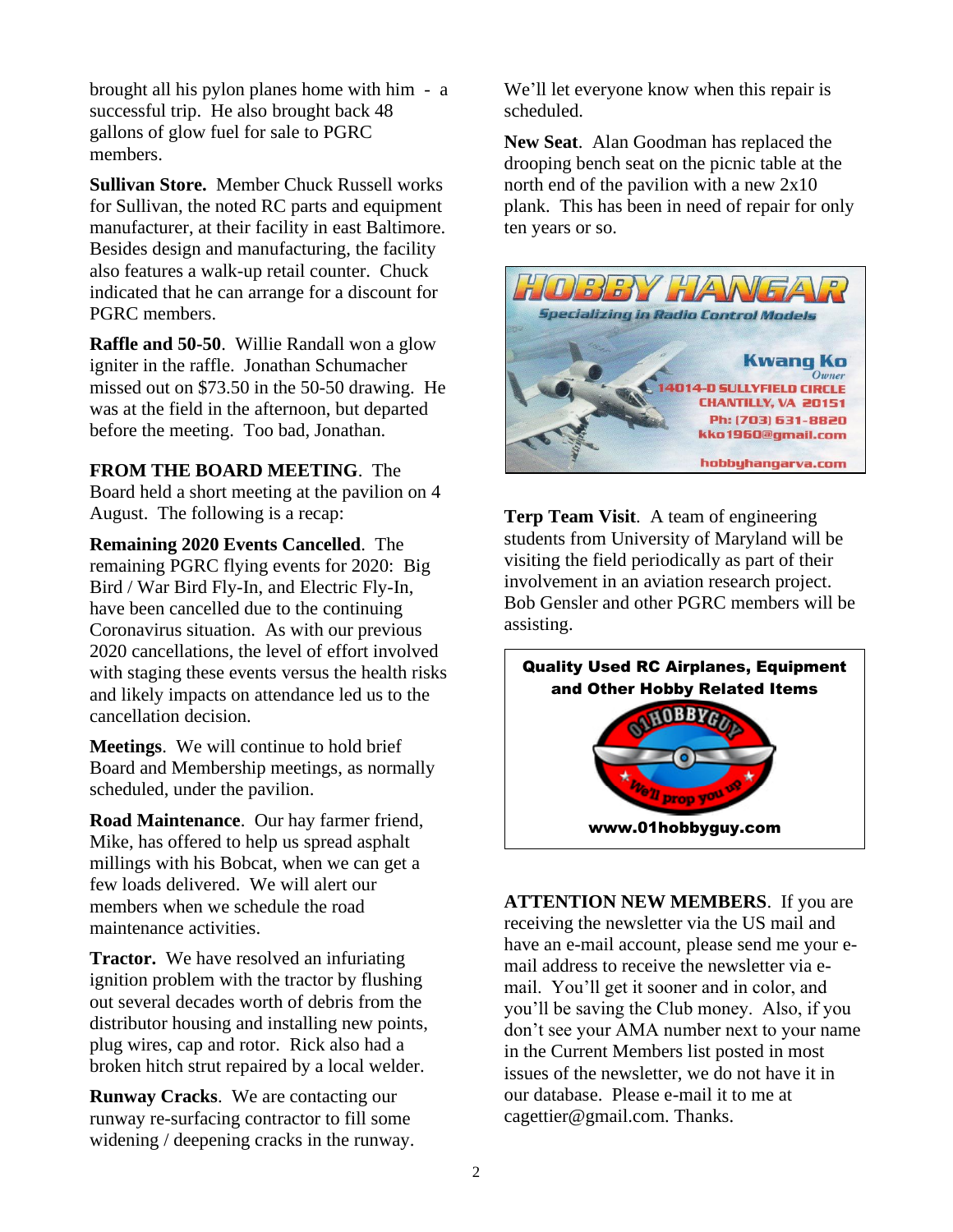**2020 GATE KEYS**. Gate keys for the 2020 season are available for sale (\$5) to paid-up soloed members. Board members will carry a supply of keys with them, for sale to our members throughout the year.

**MOWING SCHEDULE**. Mowing will normally start around 10:00 Wednesday mornings and be completed by early afternoon. If inclement weather is forecast for Wednesday, the grass will be cut on a later day as soon as conditions allow.

At this time of year, with flourishing crab grass and hot humid weather, we will attempt to cut the infield twice a week if necessary, to minimize clumping of the cut grass. This will generally occur early Saturday or Sunday, and take approximately one hour to minimize disruption of flying activities.

# **STUFF FOR SALE - (LEGIT)**

**From:** [Maureen Asper](mailto:moasper1234@gmail.com) **Sent:** Thursday, July 30, 2020 4:53 PM **To:** [Alan Goodman](mailto:ahgoodman@mindspring.com) **Subject:** deep discount on planes prior to moving in August

### Hi Alan -

A month ago I sent you a pdf of the planes in my husband's estate, I want to thank you for sharing with your members. I am scheduled to move at the end of August so I have cut prices on all planes left by 25% - 50%. Would you be so kind to circulate this final price list? I know several buyers were admiring the more expensive planes, but felt they were out of reach financially. They have been drastically discounted now. I will be auctioning off what is left, but I wanted to give everyone one last chance before they go. The less I have to transport, the better!!

All price and contact information is in the pdf. Thank you in advance for passing this along. ~ Maureen Asper *(Contact Maureen, Alan, or me for the PDF that includes photos)*

Small twin foamie – wing span  $32"$  – was \$60 now \$45; DRAGON LADY electric - 53" wingspan was \$250 NOW \$180; Beechcraft Baron Bonanza – single engine with retracts Wing span 66" was \$200 NOW \$130; VO Piper Comanche – 2 stroke engine with wing span of  $72"$ was \$425 NOW \$275; E Flite Pulse XL 25e – wing span 52  $\frac{1}{2}$ " - has some damage to wing was \$200 NOW \$135; RC Aerodyne Beechcraft Baron G-58 – electric twin engine tri-prop with 76.5" wingspan - has tail damage from shipping was \$750 NOW \$450; Blitz Wingmaster

foamie – 63" wingspan. Night lights all work, was \$200 NOW \$135; Nitro Planes Boeing P-26 Peashooter with OS 120 4 stroke engine was \$575 NOW \$425; ElectriFly Cirrus SR 22 Turbo – new in box. No longer made! Was \$175 NOW \$125; Malibu Wakesetter VLX RC boat– full function. Never used, new in box ready to float. Was \$75 NOW \$50; Other stuff – Only a few lipo batteries left were \$10 each – now \$5; Spektrum DX5e was \$30 – now \$25; large hard case for controllers was \$20 – now \$10

*Contact Alan, Maureen, or me for a PDF with photos of the models*.

### On Sat, Jul 25, 2020, 8:43 AM <cagettier@gmail.com> wrote:

Looks like you guys are fogged in. (See you on the field cameras).

Charlie

From: John Robertson Sent: Saturday, July 25, 2020 3:17 PM To: Charlie Gettier Subject: Re: Fogged in

?? Just saw this...Yeah... Field was IFR this morning. Had to get clearance from Washington Approach for the ILS on Runway 04... flew them right down to minimums. (OK... So we sat and drank coffee... and talked s\*\*t)



**Tuesday Evening Training, July 14.** Tim Williams assists control-line aficionado Tim LaNore in learning to fly airplanes without strings attached. Behind them, Tim W's grandson Bradley goofs around with his buddies.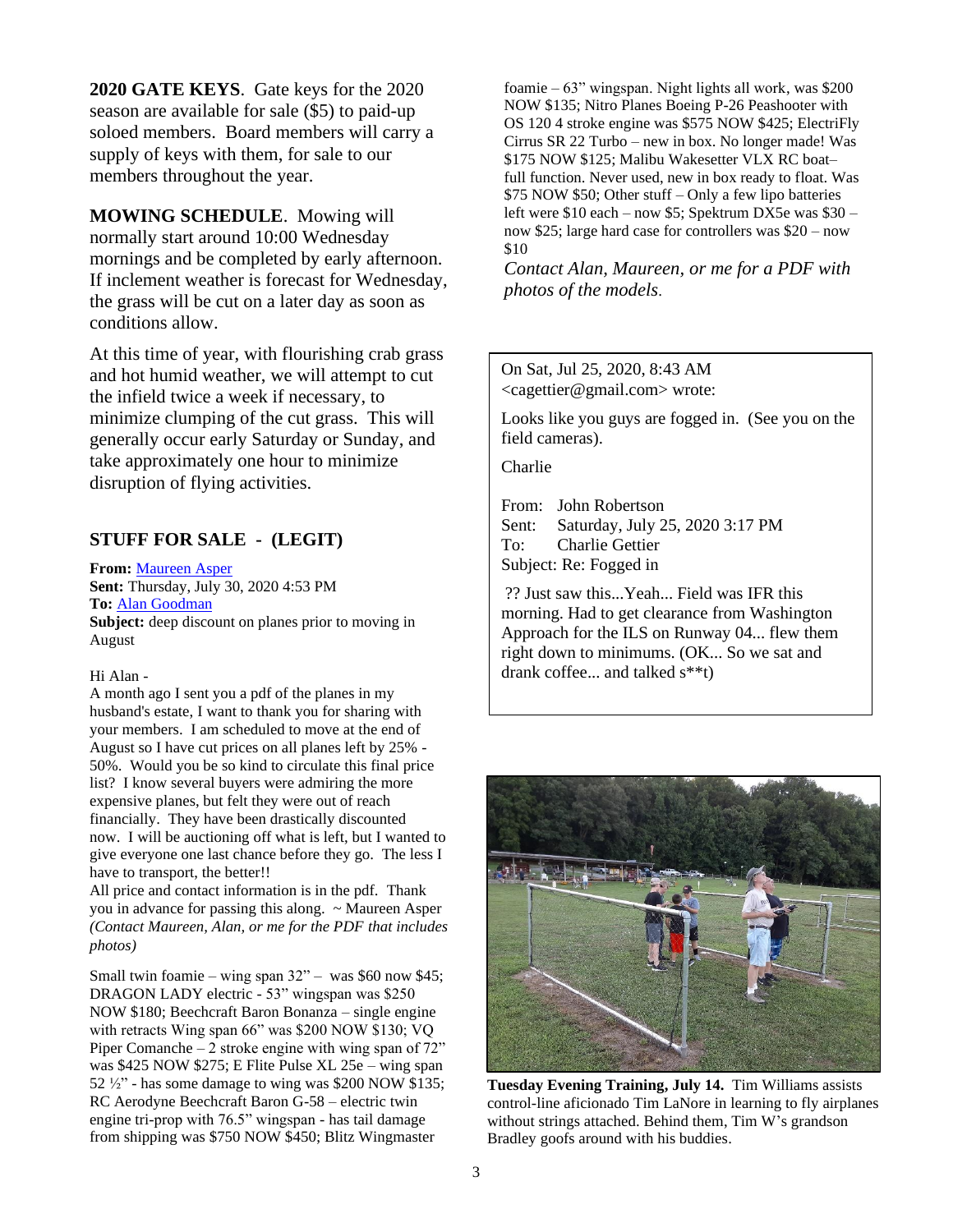

**Proud Pilot**. Callum Jones, son of PGRC member Ben Jones, poses with his foamy. At six years of age, Callum has soloed and logged several flights on his own - including unassisted takeoffs and landings. *And hey, that ain't no trainer*. Callum is now back in the US with his parents after a stay in the UK. We look forward to seeing them back at the field soon.

**From:** [Connie Fahim](mailto:cfahim@oceaninc.org) **Sent:** Saturday, August 8, 2020 3:41 PM

I want to reach out to you regarding the auction of my father's giant model airplanes. He was the founding president of the Ocean County, NJ Modelers Club. The auction will take place this Labor Day, September 3, 2020 9 am at the Gateway Gallery Auction in Chambersburg, Pa.

Online bidding is also available due to the pandemic and the planes will be shipped to the successful bidder. [https://gatewayauction.com](https://gatewayauction.com/)

I was wondering if you would be able to spread the word and post the attached ad (all formats) I assembled and place them on your Facebook

and website for all to see. If you have any questions, please call/email me at the number listed below. *[cfahim1@gmail.com](mailto:cfahim1@gmail.com)* (732) 208-0848

## Models to be auctioned







University of Maryland team leader Lina Castano observes team member Prasheel Renkuntla as he checks out their research vehicle during the team's first visit to the field on 11 August. As darkness approached, Alan Goodman performed a taxi test with the model. The team absorbed a number of suggestions from our club members and will aim for an initial test flight on their next visit.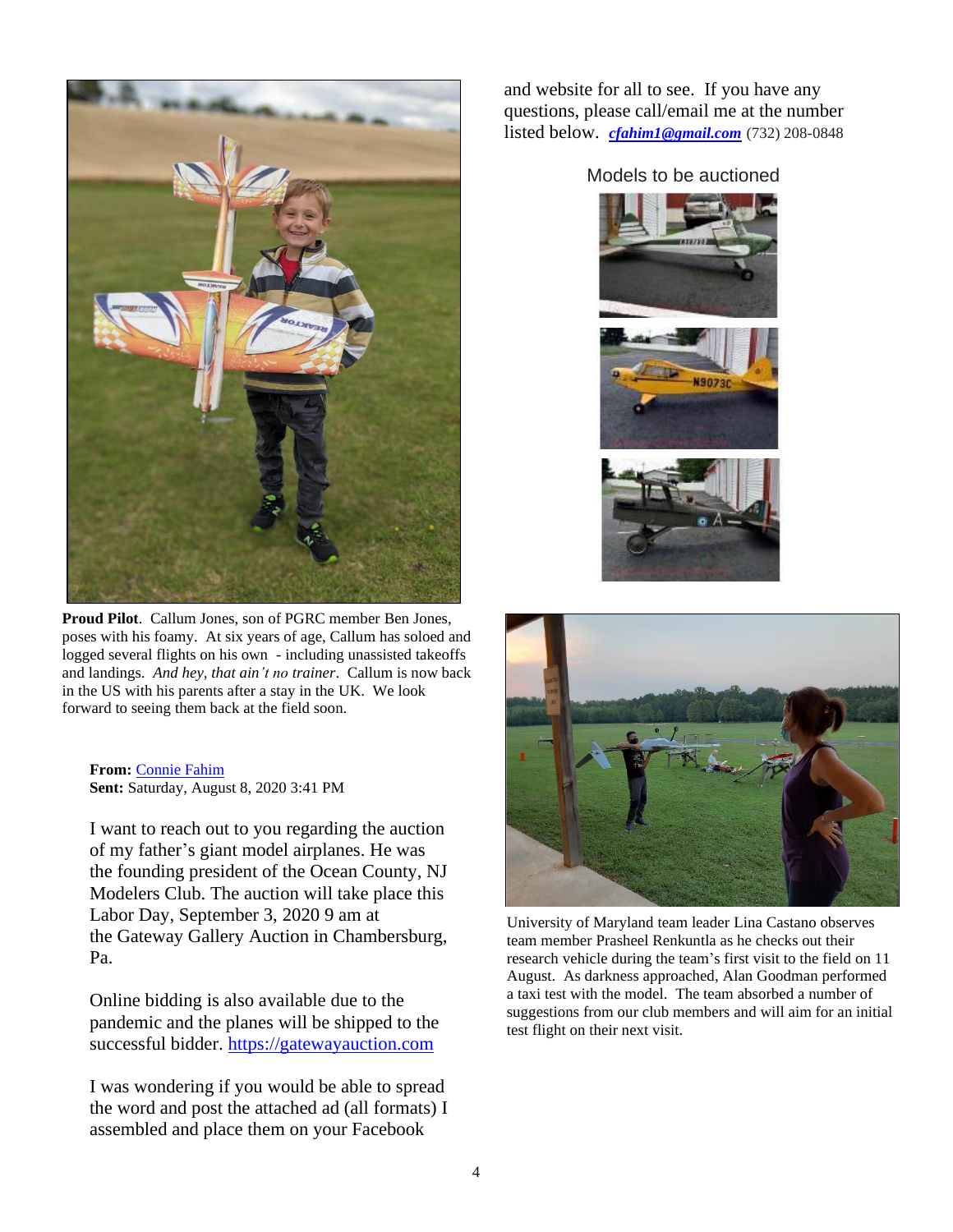# Current Members - August 2020

Gregory Aldrich 853808 Alwin Alleyne 620916 Giancarlo Almodovar 1017855 Thomas Avedisian 136018 Jonathan Baker 601832 Lawrence Baker 599782 Steve Baker 68276 William Baldiga 67301 Carl Becker 623227 Rodger Binger 1763 Bill Blacker 914663 John Blom 56219 Eric Blowers 982405 R. Allen Blowers 84468 Howard Bonds 1011061 Elwyn Boykin 929639 Greg Brewer 339113 Michael Bruno 129863 Rob Buhrman 316301 Mark Bush 172249 Peter Castine 6132 Stan Chrusciel 831377 Kerry Cocherell 451622 Odel Coley John Creamer 726937 Michael Cross 459926 Richard Cross 4452 Peter Curtis 432416 Peter Dahlstrom 759534 Warren Dahlstrom 757889 Charles Davis 1199155 Maurice DeBeary Ir. 511756 Amit Doron 976349 Franklin Edwards 685140 Bill Fairweather 533596 Edward Forsythe 10018 Johnathan Gadsden 882559 Stephen Galvin 777745 Hernan Garcia 927138 Ethan Gaskin 1188253 Joe Gaston 1055753 Bob Gensler 252215 Charlie Gettier 245615 Alan Goodman 313596 Heath Graham Harvey Gross 692340 Mary Gurlacz 113018 Tom Gurlacz 113066 Jim Guthrie 346144 Curtis Hafer 1073593

Leon Hamilton 6467 David Harris 492209 Edward Haskin 882693 Bill Henschen 328079 Bennett Holmes 851939 Cameron Holmes 731941 Eric Holmes 44438 Joseph (Al) Holmes 55196 Daniel Holtan 1197273 Edgar Hopson 209095 Dwight Hulvey 986786 Dirk Jabin 753849 Jeff Jackson 1171222 Roland Jackson 58267 Aubrey (Stoney) Jasper 205948 Eugene Johnson 1019274 Reginald Johnson 778748 Ben Jones 987550 Byron Jones 898381 Paul Kelton 1134654 Mark Kikta 990866 James Klapp 621571 Kwang Ko 73381 Jonathan LaNore 496693 Kathleen LaNore 937304 Tim LaNore 63894 Joe Lawrence 37969 Jeffery Linkins Michael Lorino 869355 John Loy 578712 George Marenka 81879 Andrew McCleod 1016777 Harry McCormick 21903 Michael McEvilley 237043 John McLain 893245 Dylan McLaughlin 1049573 Rick Moreland 3113 Kenny Morris 1087769 Dan Myer 155927 Kevyn Myer 575775 Paul Nance 797588 Vincent Neal 706941 Butch Oliff 933213 Sokha Pann Joe Pekny 562443 Chad Pensy 742680 Clinton Ponce Hugh Price III 568601 James Pursley 107462 Willie Randall 1025960

Neal Rehm 150379 John Reinhardt 1152426 Charles Ritchey 471611 John Robertson 749214 Frank Rowsome III 303455 Charles Russell 795778 Michael Saar 994702 Rudolph Schneider 1175200 Ralph Schreiner 527786 Jonathan Schumacher 1162790 Steven Scott 1192435 Russell Sevigny 994023 Byron Smith 885782 Robert Smith 56375 Robert Snedegar 28964 Tyler Sonnett Keith Stalder 643147 Brice Stephens 997360 Chris Stephens 1143913 Ed Stern 7424 Ed Stone 1059327 Dennis Swartzel 940470 Vaclav Sychlovy 244279 David Taylor 964312 Garrie Taylor 24132 Harold Thompson 74127 Robert Tiger 1123433 Terrence Till 77702 Christopher True 180101 Shawn Tunson 961898 Sean Tuomey 967524 Melville Turner 1133181 Patrick Vargas 826768 John Vlna 4536 Charles Walker 1214793 Doug Washington 786022 Marvin Washington 491724 Chester Wells 716545 Chic White 3R Dorwell White 848359 Samantha White 1082219 Steven Whitecoff 9327 Scott Wiley 740535 Bradley Williams 1045868 Stephan Williams 953204 Timothy Williams 887886 Michael Yeargin 576729 Doug Yoest 1209559 Gary Young